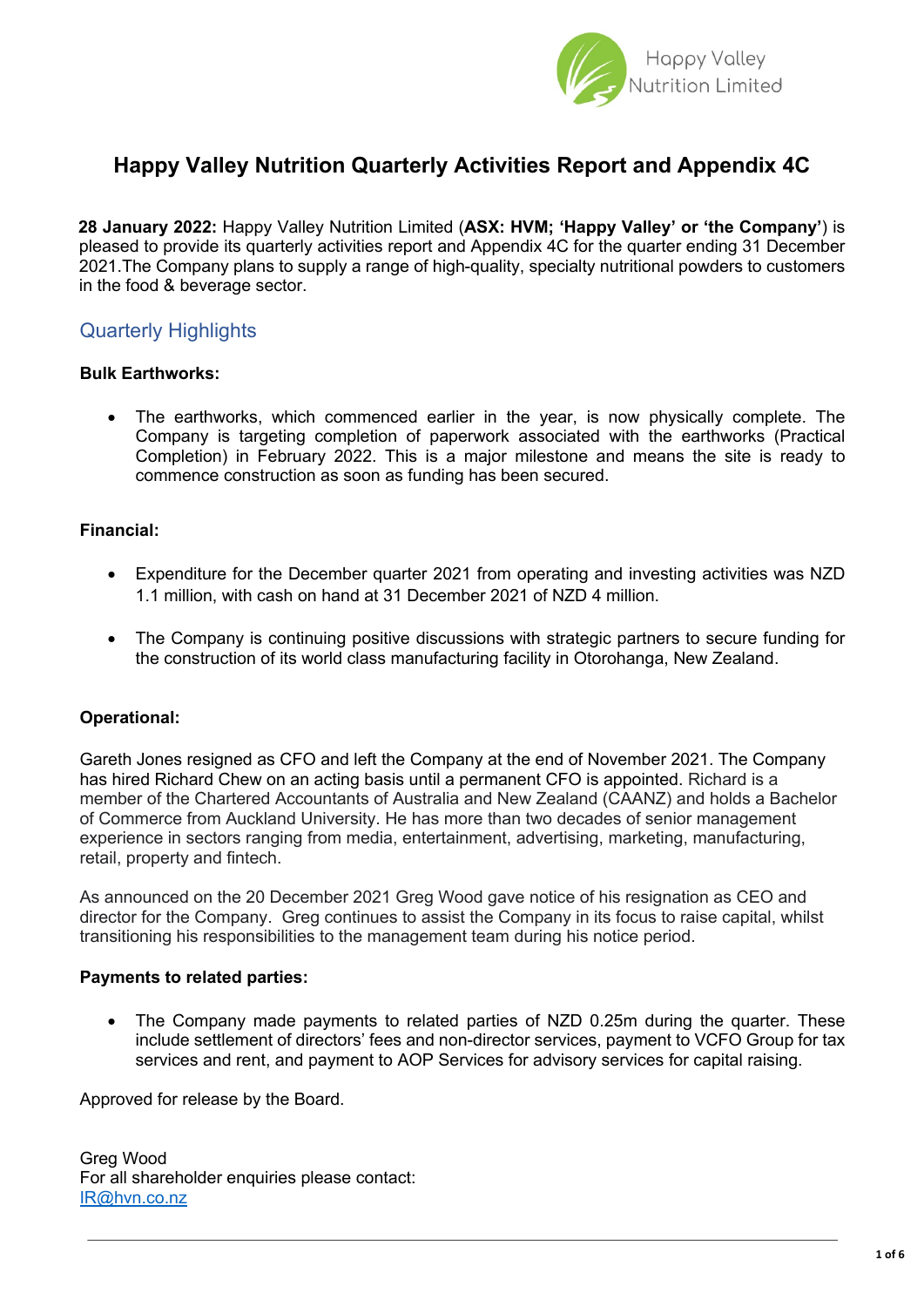

# **Appendix 4C**

## **Quarterly cash flow report for entities subject to listing rule 4.7B**

| Name of entity                        |                                   |
|---------------------------------------|-----------------------------------|
| <b>Happy Valley Nutrition Limited</b> |                                   |
| <b>ABN</b>                            | Quarter ended ("current quarter") |
| ACN 636 597 101                       | 31 December 2021                  |

| <b>Consolidated statement of cash flows</b> |                                                     | <b>Current quarter</b><br>\$NZ'000 | Year to date<br>(6 months)<br>\$NZ'000 |  |
|---------------------------------------------|-----------------------------------------------------|------------------------------------|----------------------------------------|--|
| 1.                                          | <b>Cash flows from operating activities</b>         |                                    |                                        |  |
| 1.1                                         | Receipts from customers                             |                                    |                                        |  |
| 1.2                                         | Payments for                                        |                                    |                                        |  |
|                                             | research and development<br>(a)                     |                                    |                                        |  |
|                                             | product manufacturing and operating<br>(b)<br>costs | (626)                              | (1, 160)                               |  |
|                                             | advertising and marketing<br>(c)                    |                                    |                                        |  |
|                                             | leased assets<br>(d)                                |                                    |                                        |  |
|                                             | staff costs<br>(e)                                  | (334)                              | (642)                                  |  |
|                                             | (f)<br>administration and corporate costs           |                                    |                                        |  |
| 1.3                                         | Dividends received (see note 3)                     |                                    |                                        |  |
| 1.4                                         | Interest received                                   | 0                                  | 1                                      |  |
| 1.5                                         | Interest and other costs of finance paid            |                                    |                                        |  |
| 1.6                                         | Income taxes paid                                   |                                    |                                        |  |
| 1.7                                         | Government grants and tax incentives                |                                    |                                        |  |
| 1.8                                         | Other (provide details if material)                 | 57                                 | 115                                    |  |
| 1.9                                         | Net cash from / (used in) operating<br>activities   | (904)                              | (1,686)                                |  |
|                                             |                                                     |                                    |                                        |  |
| 2.                                          | <b>Cash flows from investing</b><br>activities      |                                    |                                        |  |
| 2.1                                         | Payments to acquire or for:                         |                                    |                                        |  |
|                                             | entities<br>(a)                                     |                                    |                                        |  |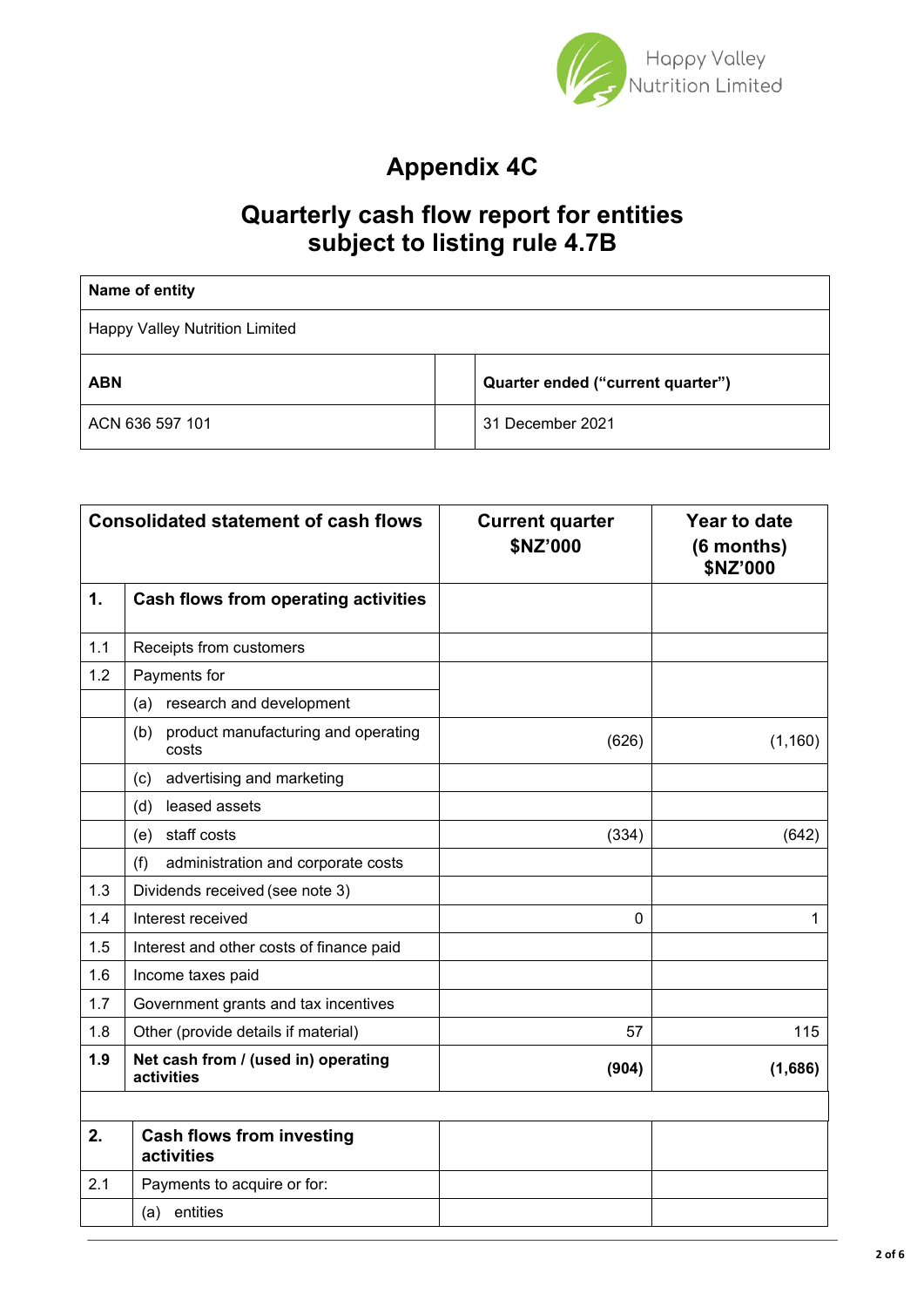

|      | (b)<br>businesses                                                                             |       |          |
|------|-----------------------------------------------------------------------------------------------|-------|----------|
|      | property, plant, and equipment<br>(c)                                                         | (153) | (1, 475) |
|      | investments<br>(d)                                                                            |       |          |
|      | intellectual property<br>(e)                                                                  |       |          |
|      | (f)<br>other non-current assets                                                               |       |          |
| 2.2  | Proceeds from disposal of:                                                                    |       |          |
|      | entities<br>(g)                                                                               |       |          |
|      | businesses<br>(h)                                                                             |       |          |
|      | (i)<br>property, plant, and equipment                                                         |       |          |
|      | investments<br>(i)                                                                            |       |          |
|      | intellectual property<br>(k)                                                                  |       |          |
|      | (1)<br>other non-current assets                                                               |       |          |
| 2.3  | Cash flows from loans to other entities                                                       |       |          |
| 2.4  | Dividends received (see note 3)                                                               |       |          |
| 2.5  | Other (provide details if material)                                                           |       |          |
| 2.6  | Net cash from / (used in) investing<br>activities                                             | (153) | (1, 475) |
|      |                                                                                               |       |          |
| 3.   | <b>Cash flows from financing</b><br>activities                                                |       |          |
| 3.1  | Proceeds from issues of equity securities<br>(excluding convertible debt securities)          |       |          |
| 3.2  | Proceeds from issue of convertible debt<br>securities                                         |       |          |
| 3.3  | Proceeds from exercise of options                                                             |       |          |
| 3.4  | Transaction costs related to issues of<br>equity securities or convertible debt<br>securities |       |          |
| 3.5  | Proceeds from borrowings                                                                      | 1,100 | 1,100    |
| 3.6  | Repayment of borrowings                                                                       |       |          |
| 3.7  | Transaction costs related to loans and<br>borrowings                                          |       |          |
| 3.8  | Dividends paid                                                                                |       |          |
| 3.9  | Other (provide details if material)                                                           |       |          |
| 3.10 | Net cash from / (used in) financing<br>activities                                             | 1,100 | 1,100    |
|      |                                                                                               |       |          |
| 4.   | Net increase / (decrease) in cash<br>and cash equivalents for the period                      |       |          |
| 4.1  | Cash and cash equivalents at beginning<br>of period                                           | 3,978 | 6,138    |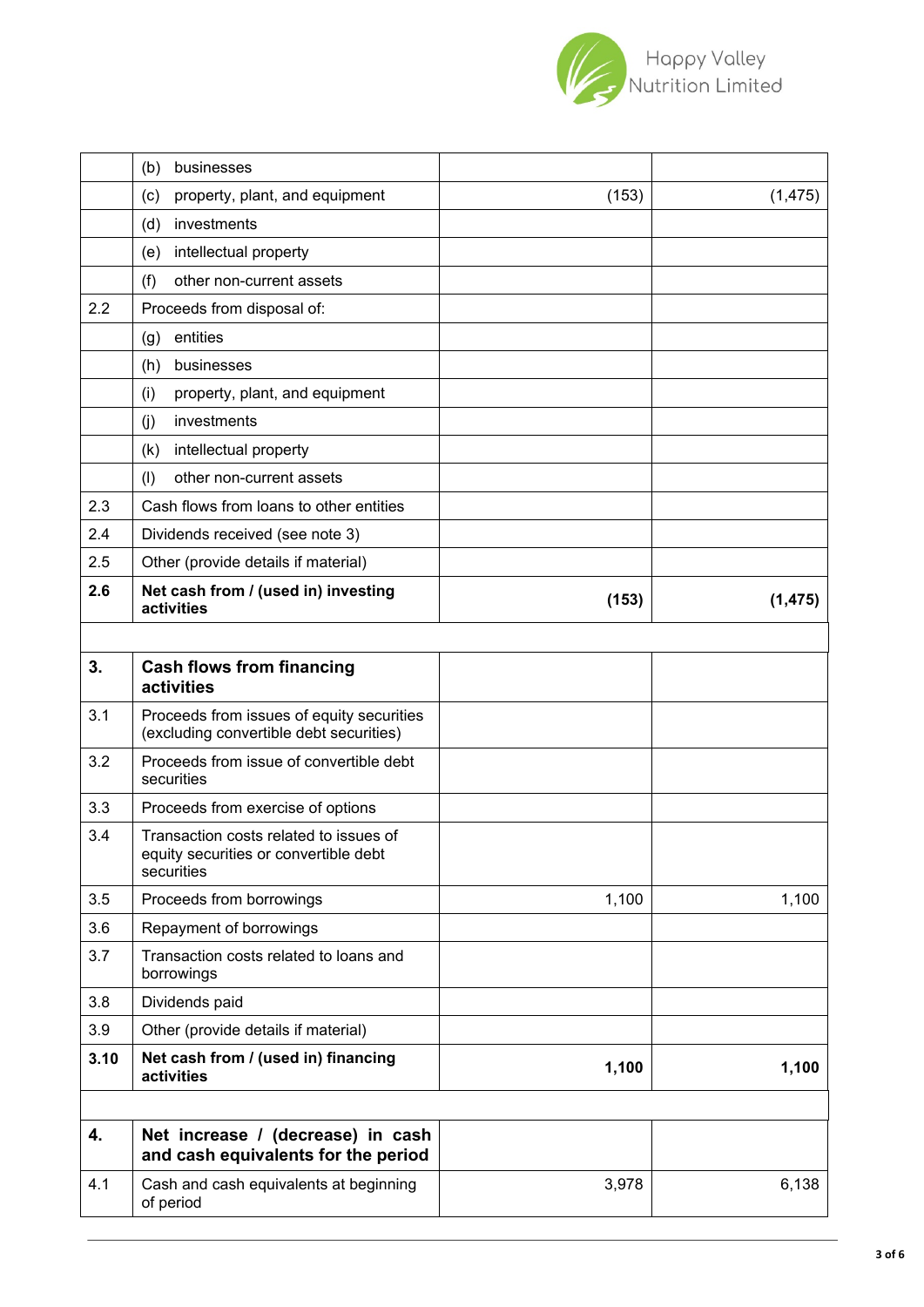

| 4.2 | Net cash from / (used in) operating<br>activities (item 1.9 above)  | (904) | (1,686)  |
|-----|---------------------------------------------------------------------|-------|----------|
| 4.3 | Net cash from / (used in) investing<br>activities (item 2.6 above)  | (153) | (1, 475) |
| 4.4 | Net cash from / (used in) financing<br>activities (item 3.10 above) | 1,100 | 1,100    |
| 4.5 | Effect of movement in exchange rates on<br>cash held                | 26    | (29)     |
| 4.6 | Cash and cash equivalents at end of<br>period                       | 4,047 | 4,047    |

| 5.  | Reconciliation of cash and cash<br>equivalents<br>at the end of the quarter (as shown in the<br>consolidated statement of cash flows) to the related<br>items in the accounts | <b>Current quarter</b><br>\$NZ'000 | <b>Previous quarter</b><br>\$NZ'000 |
|-----|-------------------------------------------------------------------------------------------------------------------------------------------------------------------------------|------------------------------------|-------------------------------------|
| 5.1 | <b>Bank balances</b>                                                                                                                                                          | 4,047                              | 3,978                               |
| 5.2 | Call deposits                                                                                                                                                                 |                                    |                                     |
| 5.3 | <b>Bank overdrafts</b>                                                                                                                                                        |                                    |                                     |
| 5.4 | Other (provide details)                                                                                                                                                       |                                    |                                     |
| 5.5 | Cash and cash equivalents at end of quarter<br>(should equal item 4.6 above)                                                                                                  | 4,047                              | 3,978                               |

| 6.                                                                                                                                                          | Payments to related parties of the entity and their associates                             | <b>Current quarter</b><br><b>\$NZ'000</b> |
|-------------------------------------------------------------------------------------------------------------------------------------------------------------|--------------------------------------------------------------------------------------------|-------------------------------------------|
| 6.1                                                                                                                                                         | Aggregate amount of payments to related parties and their associates<br>included in item 1 | 255                                       |
| 6.2                                                                                                                                                         | Aggregate amount of payments to related parties and their associates<br>included in item 2 |                                           |
| Note: if any amounts are shown in items 6.1 or 6.2, your quarterly activity report must include a description of, and an explanation for,<br>such payments. |                                                                                            |                                           |

Payments to related parties include settlement of directors' fees (NZ\$70,825), non-director services payment to VCFO Group for tax services and rent (NZ\$98,171), and payment to AOP Services (NZ\$85,834) for advisory and capital raising services.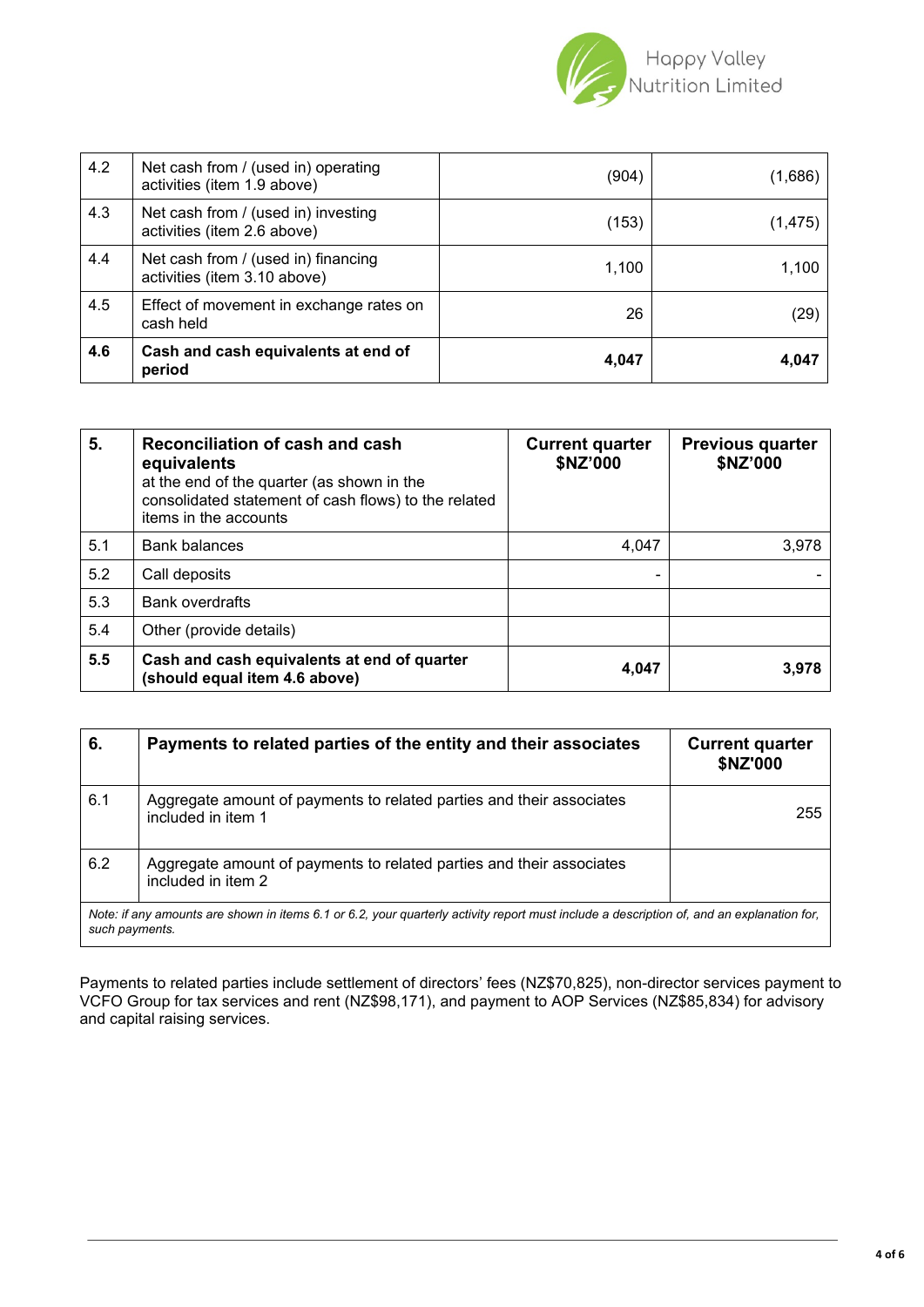

| $\overline{7}$ . | <b>Financing facilities</b><br>note: the term "facility' includes all forms of financing<br>arrangements available to the entity.<br>Add notes as necessary for an understanding of the<br>sources of finance available to the entity.                                                                                                                                                                                                                                                                                                                                                                                                                                                                                                                                                                                                                        | <b>Total facility amount</b><br>at quarter end<br>\$NZ'000 | Amount drawn at<br>quarter end<br>\$NZ'000 |
|------------------|---------------------------------------------------------------------------------------------------------------------------------------------------------------------------------------------------------------------------------------------------------------------------------------------------------------------------------------------------------------------------------------------------------------------------------------------------------------------------------------------------------------------------------------------------------------------------------------------------------------------------------------------------------------------------------------------------------------------------------------------------------------------------------------------------------------------------------------------------------------|------------------------------------------------------------|--------------------------------------------|
| 7.1              | Loan facilities                                                                                                                                                                                                                                                                                                                                                                                                                                                                                                                                                                                                                                                                                                                                                                                                                                               | 10,300                                                     | 9,063                                      |
| 7.2              | Credit standby arrangements                                                                                                                                                                                                                                                                                                                                                                                                                                                                                                                                                                                                                                                                                                                                                                                                                                   |                                                            |                                            |
| 7.3              | Others (Convertible Notes \$NZ 7.6m and<br>Vendor Finance \$NZ 1.5m)                                                                                                                                                                                                                                                                                                                                                                                                                                                                                                                                                                                                                                                                                                                                                                                          | 9,213                                                      | 9,213                                      |
| 7.4              | <b>Total financing facilities</b>                                                                                                                                                                                                                                                                                                                                                                                                                                                                                                                                                                                                                                                                                                                                                                                                                             |                                                            |                                            |
| 7.5              | Unused financing facilities available at quarter end                                                                                                                                                                                                                                                                                                                                                                                                                                                                                                                                                                                                                                                                                                                                                                                                          |                                                            | 179                                        |
| 7.6              | Include in the box below a description of each facility above, including<br>the lender, interest rate, maturity date and whether it is secured or<br>unsecured. If any additional financing facilities have been entered into<br>or are proposed to be entered into after quarter end, include a note<br>providing details of those facilities as well.                                                                                                                                                                                                                                                                                                                                                                                                                                                                                                       |                                                            |                                            |
| 7.6              | 7.1<br>- \$NZ 10,300,000 senior secured loan facility. 9.75% serviceable interest. Maturity date 15 <sup>th</sup><br>December 2022. With serviceable interest being capitalised once earthworks achieve Practical<br>Completion (targeted for the end of January 2022).<br>7.3<br>- \$NZ 7,614,698 (\$AU 7,390,064) Convertible Notes, or 35,000,000 Notes at \$AU 0.21 per Note.<br>Second ranking security over non-property assets of HVM and it's subsidiaries. Capitalised interest<br>rate of 11%, capitalised each six months in arrears. Conversion or redemption by election of each<br>Note holder. At the election of Note holder, will convert into ordinary shares at the lower of \$AU 0.20<br>or a 20% discount to the pricing for the Main Capital Raising per share.<br>- \$NZ 1,500,000 Vendor Financing on purchase of Waipa Meadows farm. |                                                            |                                            |

| 8.      | Estimated cash available for future operating activities                                                                                                                                                       | \$NZ'000 |  |
|---------|----------------------------------------------------------------------------------------------------------------------------------------------------------------------------------------------------------------|----------|--|
| 8.1     | Net cash from / (used in) operating activities (item 1.9)                                                                                                                                                      | (904)    |  |
| 8.2     | Cash and cash equivalents at quarter end (item 4.6)                                                                                                                                                            | 4,047    |  |
| $8.3*$  | Unused finance facilities available at quarter end (item 7.5)                                                                                                                                                  | 179      |  |
| 8.4     | Total available funding (item $8.2$ + item $8.3$ )                                                                                                                                                             | 4,226    |  |
|         |                                                                                                                                                                                                                |          |  |
| $8.5**$ | Estimated quarters of funding available (item 8.4 divided by<br>item $8.1$ )                                                                                                                                   | 5        |  |
|         | * 8.3: Gross unused financing available at quarter end of \$NZ 1.2 million includes provision for<br>interest capitalisation.                                                                                  |          |  |
|         | Note: if the entity has reported positive net operating cash flows in item 1.9, answer item 8.5 as "N/A". Otherwise, a figure for<br>the estimated quarters of funding available must be included in item 8.5. |          |  |
| 8.6     | If item 8.5 is less than 2 quarters, please provide answers to the following questions:                                                                                                                        |          |  |
|         | 8.6.1<br>Does the entity expect that it will continue to have the current level of net operating cash<br>flows for the time being and, if not, why not?                                                        |          |  |
|         | Answer:                                                                                                                                                                                                        |          |  |